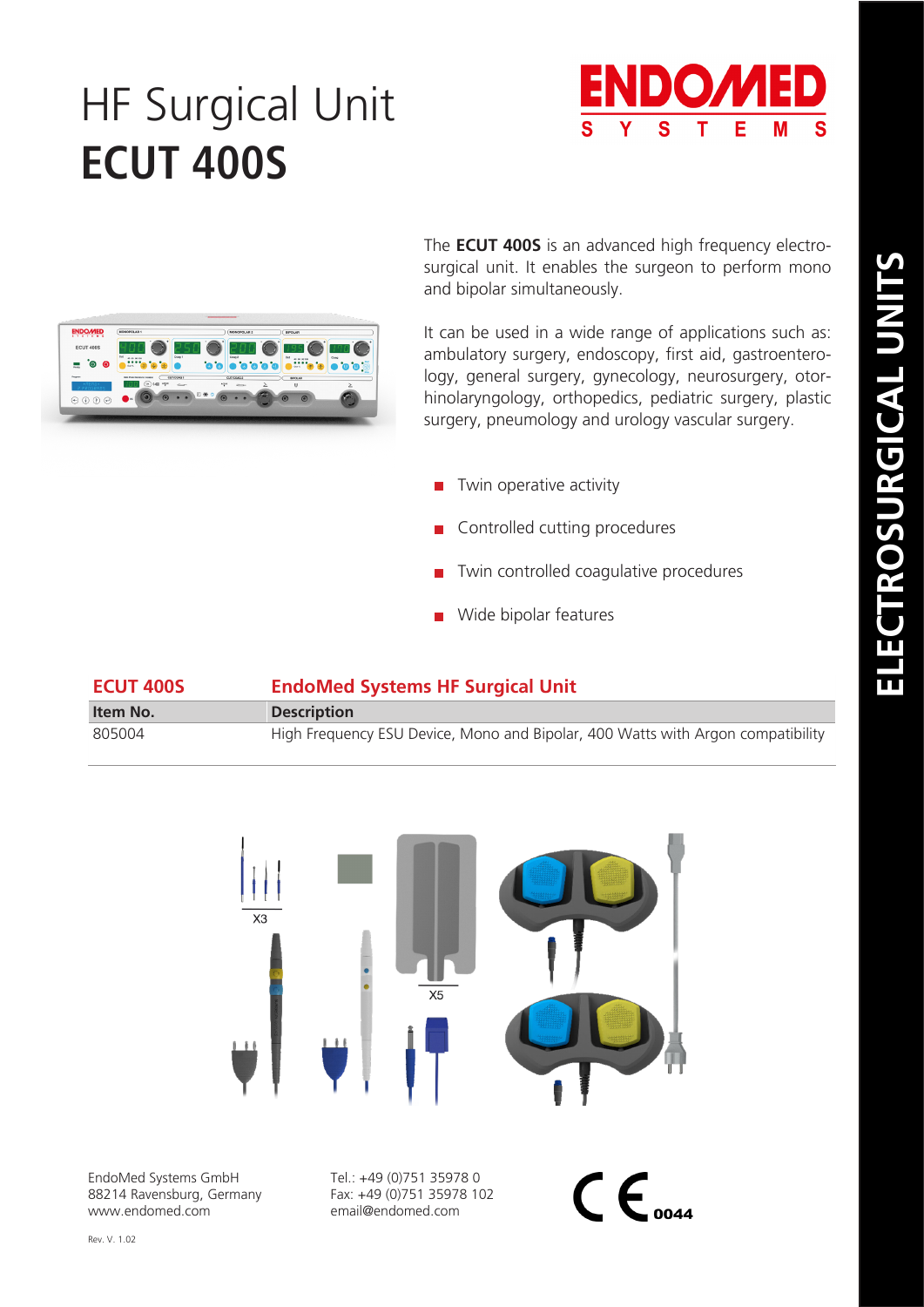# HF Surgical Unit **ECUT 400S**



### **Technical Specifications**

| <b>Device</b>                                            | <b>ECUT 400S</b>                                                                                                                                                                                                          |
|----------------------------------------------------------|---------------------------------------------------------------------------------------------------------------------------------------------------------------------------------------------------------------------------|
| <b>Patient Circuit</b>                                   | F                                                                                                                                                                                                                         |
| Selectable input voltage                                 | 115 - 230 Vac                                                                                                                                                                                                             |
| Main Frequency                                           | $50 - 60$ Hz                                                                                                                                                                                                              |
| Electrical Input Power                                   | 1000 VA                                                                                                                                                                                                                   |
| Dimensions (WxHxD)                                       | 470 x 150 x 400 mm                                                                                                                                                                                                        |
| Weight                                                   | 17,5 Kg                                                                                                                                                                                                                   |
| <b>Controls</b>                                          |                                                                                                                                                                                                                           |
| Automatic power or TACS (Tissue Adaptive Contact System) | Monopolar CUT mode until 100 Watt                                                                                                                                                                                         |
| Controls                                                 | Patient/Plate circuit monitoring<br>$\bullet$<br>Output power monitoring<br>$\bullet$<br>Automatic self test<br>$\bullet$<br>$\bullet$<br>H.F. Leakage currents control<br>Compensation of mains fluctuation<br>$\bullet$ |
| <b>Power Outputs</b>                                     |                                                                                                                                                                                                                           |
| Maximum output power monopolar pure CUT                  | 400 W - 300 Ω                                                                                                                                                                                                             |
| Maximum output power monopolar cut-coag. CUT80%          | 300 W - 300 $\Omega$                                                                                                                                                                                                      |
| Maximum output power monopolar cut-coag. CUT60%          | 250 W - 300 $\Omega$                                                                                                                                                                                                      |
| Maximum output power monopolar cut-coag. CUT40%          | 200 W - 300 Ω                                                                                                                                                                                                             |
| Maximum output power monopolar cut ENHANCED              | 250 W - 500 $\Omega$                                                                                                                                                                                                      |
| Maximum output power monopolar cut-coag. BLEND           | 250 W - 300 $\Omega$                                                                                                                                                                                                      |
| Maximum output power monopolar coag. SPEEDY              | 120 W - 500 $\Omega$                                                                                                                                                                                                      |
| Maximum output power monopolar coag. DEEP                | 120 W - 200 $\Omega$                                                                                                                                                                                                      |
| Maximum output power monopolar coag. SPRAY               | 100 W - 2000 Ω                                                                                                                                                                                                            |
| Maximum output power monopolar coag. SPRAY ARGON         | 100 W - 2000 Ω                                                                                                                                                                                                            |
| Maximum output power bipolar CUT                         | 120 W - 50 $\Omega$                                                                                                                                                                                                       |
| Maximum output power bipolar cut-coag. CUT80%            | 120 W - 50 $\Omega$                                                                                                                                                                                                       |
| Maximum output power bipolar cut-coag. CUT60%            | 120 W - 50 $\Omega$                                                                                                                                                                                                       |
| Maximum output power bipolar cut-coag. CUT40%            | 100 W - 50 $\Omega$                                                                                                                                                                                                       |
| Maximum output power bipolar cut-coag. BLEND             | 120 W - 150 $\Omega$                                                                                                                                                                                                      |
| Maximum output power bipolar coag. COAG.                 | 120 W - 50 $\Omega$                                                                                                                                                                                                       |
| Maximum output power bipolar coag. VESSEL SEALING        | 200 W - 50 $\Omega$                                                                                                                                                                                                       |
| Working frequency Monopolar/Bipolar                      | 425 kHz / 525 kHz                                                                                                                                                                                                         |
| Classification                                           |                                                                                                                                                                                                                           |
| Safety                                                   | EN60601-1<br>EN60601-1-2<br>EN60601-2-2                                                                                                                                                                                   |
| <b>Electrical Class</b>                                  | I CF                                                                                                                                                                                                                      |
| MDD 93/42/EC Class                                       | II <sub>b</sub>                                                                                                                                                                                                           |

EndoMed Systems GmbH 88214 Ravensburg, Germany www.endomed.com

Tel.: +49 (0)751 35978 0 Fax: +49 (0)751 35978 102 email@endomed.com

 $C \epsilon_{\scriptscriptstyle oo44}$